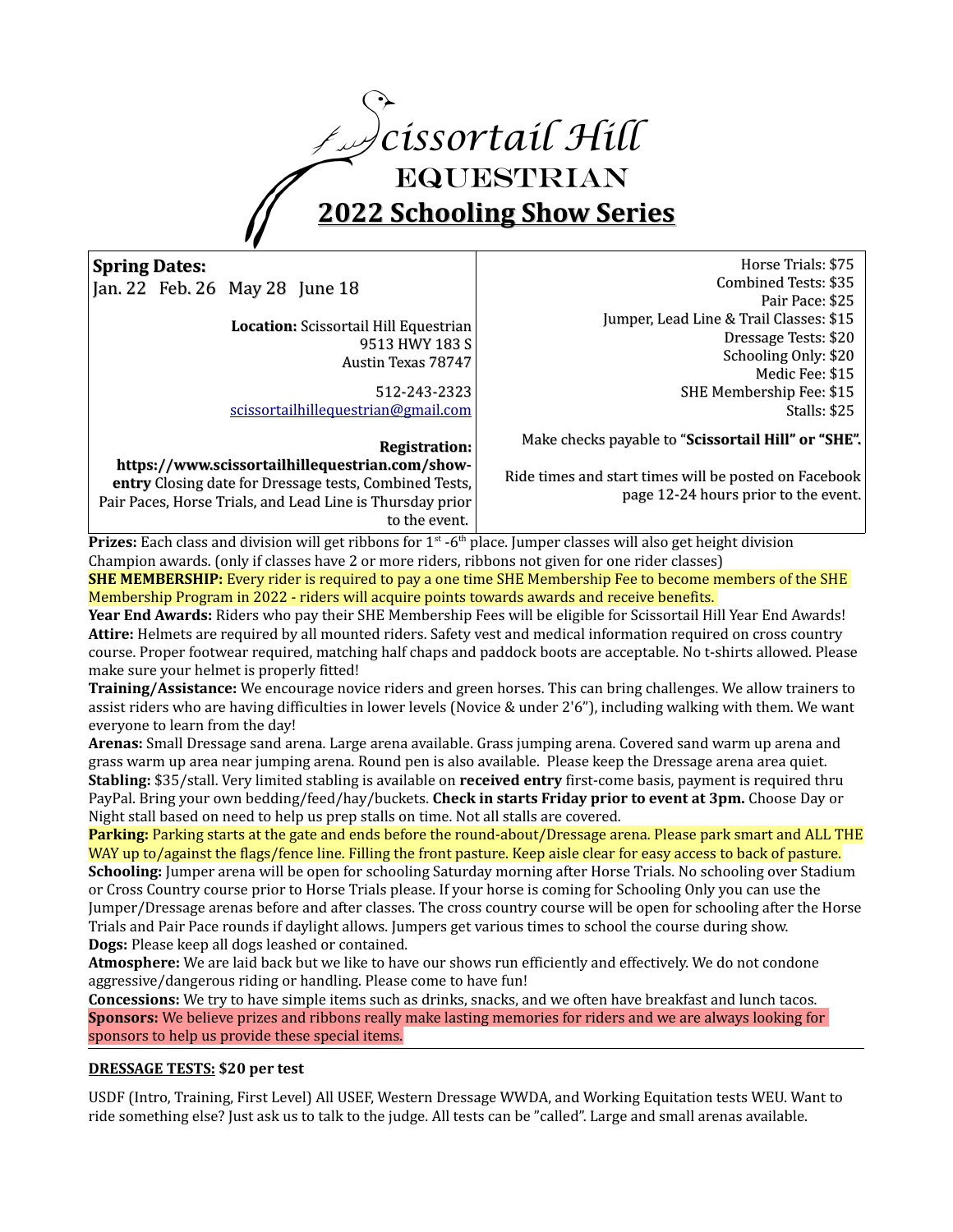### **SCHOOLING HORSE TRIALS: \$75 / COMBINED TESTS: \$35**

#### **MODIFIED DIVISION; CT ONLY**

**Dressage:** 2022 USEA Training Test B (can be "called") **Stadium:** 10-14 jumping efforts. Maximum obstacle height of 3"5'. Optimum Time 350 mpm

#### **TRAINING DIVISION; CT ONLY**

**Dressage:** 2022 USEA Training Test A (can be "called") **Stadium:** 10-14 jumping efforts. Maximum obstacle height of 3"3'. Optimum Time 350 mpm

#### **NOVICE DIVISION:**

Open to all horse and rider combinations.

**Dressage:** 2022 USEA Novice Test A (can be "called")

**Stadium:** 10-14 jumping efforts. Maximum obstacle height of 2"11'. Optimum Time 325 mpm. **Cross Country:** 10-20 jumping efforts. Maximum obstacle height of 2'9". Judged on faults only. No Time Penalties. Course is straight forward and inviting but includes some questions. Includes ditch bank and water.

#### **BEGINNER NOVICE DIVISON:**

Open to all horse and rider combinations.

**Dressage:** 2022 USEA BEGINNER NOVICE TEST B (can be "called")

**Stadium:** 6-12 jumping efforts. Maximum obstacle height of 2'7". Optimum Time 300 mpm. **Cross Country:** 10-15 jumping efforts. Maximum obstacle height of 2'6". Judged on faults only. No Time Penalties. Course is straight forward and inviting. Includes ditch bank and water.

#### **GOLDILOCKS DIVISION:**

Open to all horse and rider combinations.

**Dressage:** 2022 USEA BEGINNER NOVICE TEST A (can be "called")

**Stadium:** 6-12 jumping efforts. Maximum obstacle height of 2'4". Solids and oxers. No time penalties. **Cross Country:** 10-15 jumping efforts. Maximum obstacle height of 2'3". Judged on faults only. No Time Penalties. Course is straight forward and inviting. Includes ditch bank and water.

#### **GREEN AS GRASS DIVISION:**

Open to all horse and rider combinations.

**Dressage:** USDF 2019 Introductory Test C (can be "called")

**Stadium:** 6-12 jumping efforts. Maximum obstacle height of 2'. Solids, no oxers. No time penalties. **Cross Country:** 8-12 jumping efforts. Maximum obstacle height of 2'. Judged on faults only. No Time Penalties. Course is straight forward and inviting. Includes ditch bank and water.

#### **BIG KID DIVISION:**

Open to beginner Eventers of both species. Great for "trying it out". Very short friendly courses. Leadline/beginner riders are encouraged to compete in with a leader or walk along. **Dressage:** USDF 2019 Introductory Test B (can be "called")

**Stadium:** 6-10 jumping efforts. Maximum obstacle height of 12". all tiny crossrails, no fill. No time penalties. **Cross Country:** 8-10 jumping efforts. Maximum obstacle height of 12". Judged on faults only. No Time Penalties. Course is straight forward and inviting. Might include bank and will include water.

#### **PAIR PACE: \$25 per rider/ per round**

Ride your XC course with a buddy, or your trainer. Both riders must jump all jumps, but no faults will be taken. Optimum time. Trainers ride free with a student for support. Same course and info as the Horse Trial divisions.

#### **OBSTACLE TRAIL COURSE: \$15 per round**

#### IN HAND and/or MOUNTED (Novice/Advanced):

Series of both cowboy and AQHA style obstacles to be ridden in any tack or lead through In Hand. May include bridges, logs, curtain, object movement, water crossing, etc. Judged on manners, responsiveness to aids, organization of handlers aids, and execution of obstacles. No DQs, only points. Obstacles are numbered. Schooling before and after the judging is encouraged. Course is open for all horses to school, even those not showing in the class. Same horse and rider pair can and are encouraged to compete at both In-Hand and Mounted as they are judged separately.